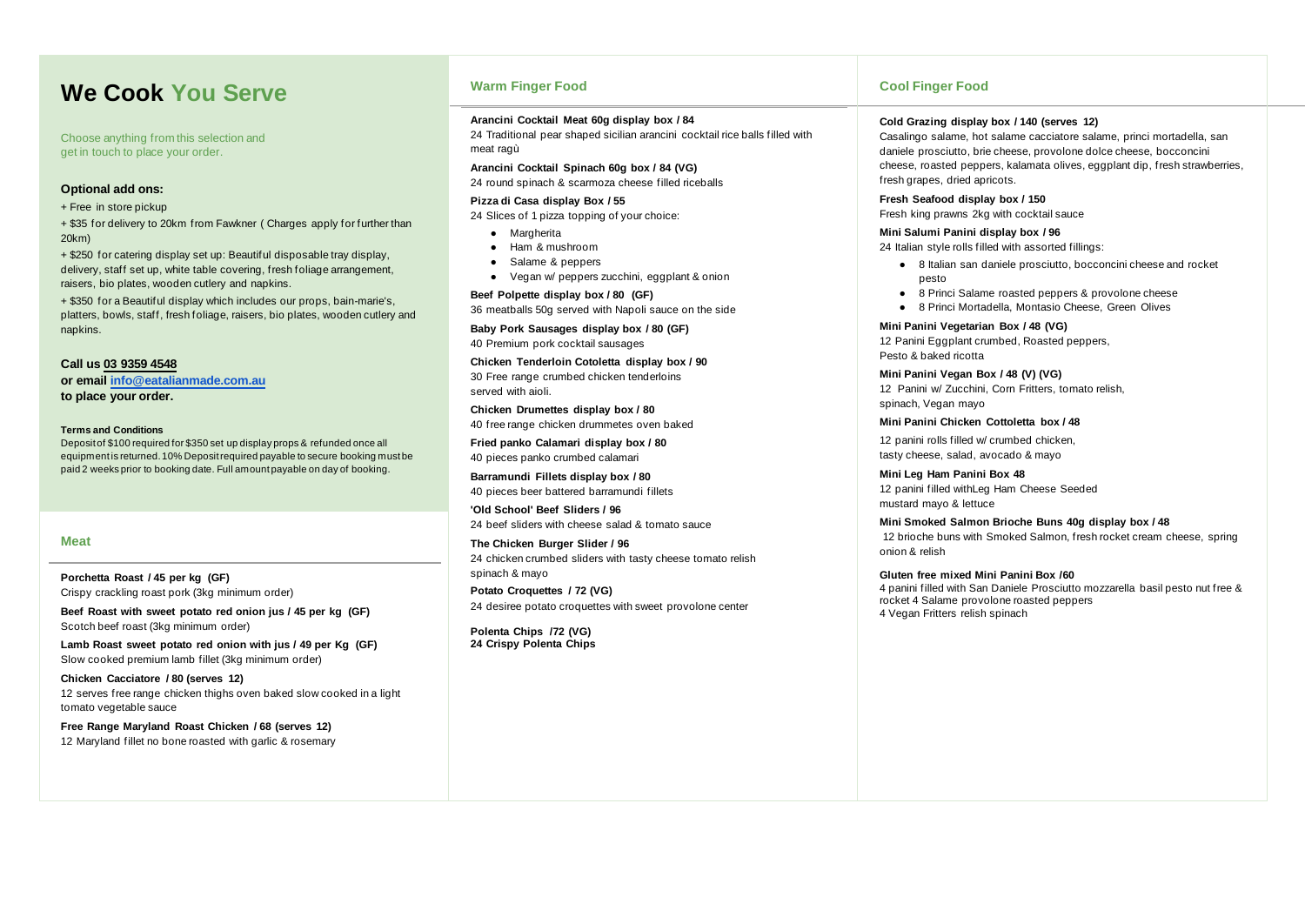(DF) Dairy free / (VG) Vegetarian / (VR) Vegetarian upon request / (V) Vegan / (GF) Gluten free / (GR) Gluten free upon request Menu items may have come into contact with wheat, eggs, peanuts, tree nuts and milk. Please be aware we use common fryer oil. Due to the circumstances, we are unable to guarantee that any menu item can be completely free of allergens.

# **We Cook You Serve**

Choose anything from this selection and get in touch to place your order.

### **Optional add ons:**

- + Free in store pickup
- + Free Delivery in Fawkner
- + \$35 for delivery to 20km from Fawkner

+ \$250 for catering display set up: Beautiful disposable tray display, delivery, staff set up, white table covering, fresh foliage arrangement, raisers, bio plates, wooden cutlery and napkins.

+ \$350 for a Beautiful display which includes our props, bain-marie's, platters, bowls, staff, fresh foliage, raisers, bio plates, wooden cutlery and napkins.

+ Bar staff extra (enquire for price)

+Waiter staff extra (Enquire for price)

**Call us 03 9359 4548 or email [info@eatalianmade.com.au](mailto:info@eatalianmade.com.au)**

**to place your order.**

### **Terms and Conditions**

Deposit of \$100 required for \$350 set up display props & refunded once all equipment is returned. 10% Deposit required payable to secure booking must be paid 2 weeks prior to booking date. Full amount payable on day of booking.

### **Pasta Tray** one tray serves 12

**Lasagna Bolognese / 50** Traditional home made lasagna with beef and pork bolognese sauce and béchamel

**Lasagna Vegetarian / 50 (VG)** Lasagna sheets layered with seasonal vegetables, beschamel, napoli sauce & mozzarella

**Ricotta Cannelloni / 50 (VG)** Home made Cannelloni tubes Pasta filled with Fresh ricotta Cheese oven baked with classic Tomato Napoli Sauce and mozzarella cheese

**Orecchiette Bolognese / 55**  Earlobe shaped pasta w/ bolognese sauce

**Orecchiette Alla Norma / 55 (VG) (VR)** Pugliese pasta w/ eggplant napoli sauce & salted ricotta

**Gnocchi Mushroom & Cream / 55 (V)**  Home made potato gnocchi in a mushroom creamy sauce

**Gnocchi Napoli / 55 (V) (VG)** Vegan potato gnocchi in homemade traditional napoli sauce & basil

**Rigatoni Salsice & Funghi / 55** Rigatoni pasta with Italian pork sausage mushroom & cream

**Eggplant Parmigiana / 55** Crumbed Eggplant layered with Napoli sauce Italian mozzarella & parmigiano

### **Party Food Boxes**

**Gluten free Frittata Rotolo Display box 120 (gf) serves 24** Smoked Salmon Rocket Pesto Cream cheese Leg Ham & cream cheese relish Vegetarian peppers spinach cream cheese **Eggplant Involtini 96 (VG)** 24 pieces of Crumbed Eggplant rolled with roasted peppers basil pesto **36 Mini Party Pies / 60 36 Mini Sausage Rolls / 60 24 Zucchini Corn Fritters Eatalian Made / 85 (V) (VG) (GF) 36 Mini Ricotta Pastizzi / 60 (VG) 36 Mini Pumpkin & Fetta Pastizzi / 60 (VG) Vegan Rice Cocktail balls Pumpkin / 60 (V) (VG)** 36 cocktail vegan rice balls with pumpkin **Sweets & Fruit 24 Mini Cannoli Box cream or chocolate filling / 72**

**Tiramisu Cake Slab cut into 48 or 72 / 140 Fruit Muffins / \$4ea Freshly Baked French Croissants plain / \$4ea Italian Ciambella donuts / \$4ea**